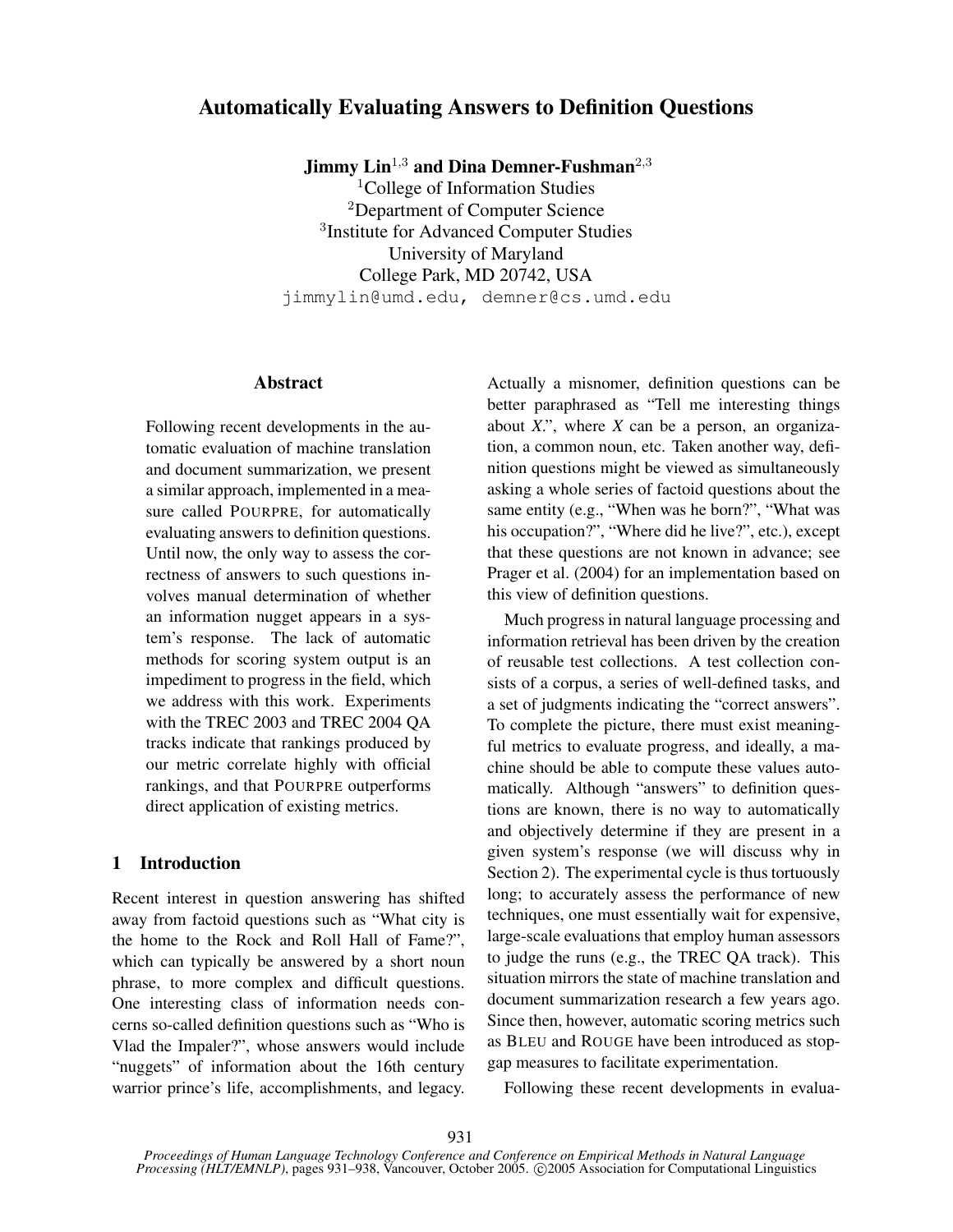| 1              | vital        | 32 kilograms plutonium powered                                                 |
|----------------|--------------|--------------------------------------------------------------------------------|
| 2              | vital        | seven year journey                                                             |
| 3              | vital        | Titan 4-B Rocket                                                               |
| $\overline{4}$ | vital        | send Huygens to probe atmosphere of Titan, Saturn's largest moon               |
| 5              | okay         | parachute instruments to planet's surface                                      |
| 6              | okay         | oceans of ethane or other hydrocarbons, frozen methane or water                |
| 7              | vital        | carries 12 packages scientific instruments and a probe                         |
| 8              | okay         | NASA primary responsible for Cassini orbiter                                   |
| 9              | vital        | explore remote planet and its rings and moons, Saturn                          |
|                | $10 \;$ okay | European Space Agency ESA responsible for Huygens probe                        |
| 11             | okay         | controversy, protest, launch failure, re-entry, lethal risk, humans, plutonium |
|                | $12 \;$ okay | Radioisotope Thermoelectric Generators, RTG                                    |
| 13             | vital        | Cassini, NASA'S Biggest and most complex interplanetary probe                  |
|                | $14 \;$ okay | find information on solar system formation                                     |
|                | $15 \;$ okay | Cassini Joint Project between NASA, ESA, and ASI (Italian Space Agency)        |
|                | 16 vital     | four year study mission                                                        |
|                |              |                                                                                |

Table 1: The "answer key" to the question "What is the Cassini space probe?"

tion research, we propose POURPRE, a technique for automatically evaluating answers to definition questions. Like the abovementioned metrics, POURPRE is based on *n*-gram co-occurrences, but has been adapted for the unique characteristics of the question answering task. This paper will show that POUR-PRE can accurately assess the quality of answers to definition questions without human intervention, allowing experiments to be performed with rapid turnaround. We hope that this will enable faster exploration of the solution space and lead to accelerated advances in the state of the art.

This paper is organized as follows: In Section 2, we briefly describe how definition questions are currently evaluated, drawing attention to many of the intricacies involved. We discuss previous work in Section 3, relating POURPRE to evaluation metrics for other language applications. Section 4 discusses metrics for evaluating the quality of an automatic scoring algorithm. The POURPRE measure itself is outlined in Section 5; POURPRE scores are correlated with official human-generated scores in Section 6, and also compared to existing metrics. In Section 7, we explore the effect that judgment variability has on the stability of definition question evaluation, and its implications for automatic scoring algorithms.

### 2 Evaluating Definition Questions

To date, NIST has conducted two formal evaluations of definition questions, at TREC 2003 and TREC  $2004<sup>1</sup>$  In this section, we describe the setup of the task and the evaluation methodology.

Answers to definition questions are comprised of an unordered set of [document-id, answer string] pairs, where the strings are presumed to provide some relevant information about the entity being "defined", usually called the target. Although no explicit limit is placed on the length of the answer string, the final scoring metric penalizes verbosity (discussed below).

To evaluate system responses, NIST pools answer strings from all systems, removes their association with the runs that produced them, and presents them to a human assessor. Using these responses and research performed during the original development of the question, the assessor creates an "answer key" a list of "information nuggets" about the target. An information nugget is defined as a fact for which the assessor could make a binary decision as to whether a response contained that nugget (Voorhees, 2003). The assessor also manually classifies each nugget as

<sup>&</sup>lt;sup>1</sup>TREC 2004 questions were arranged around "topics"; definition questions were implicit in the "other" questions.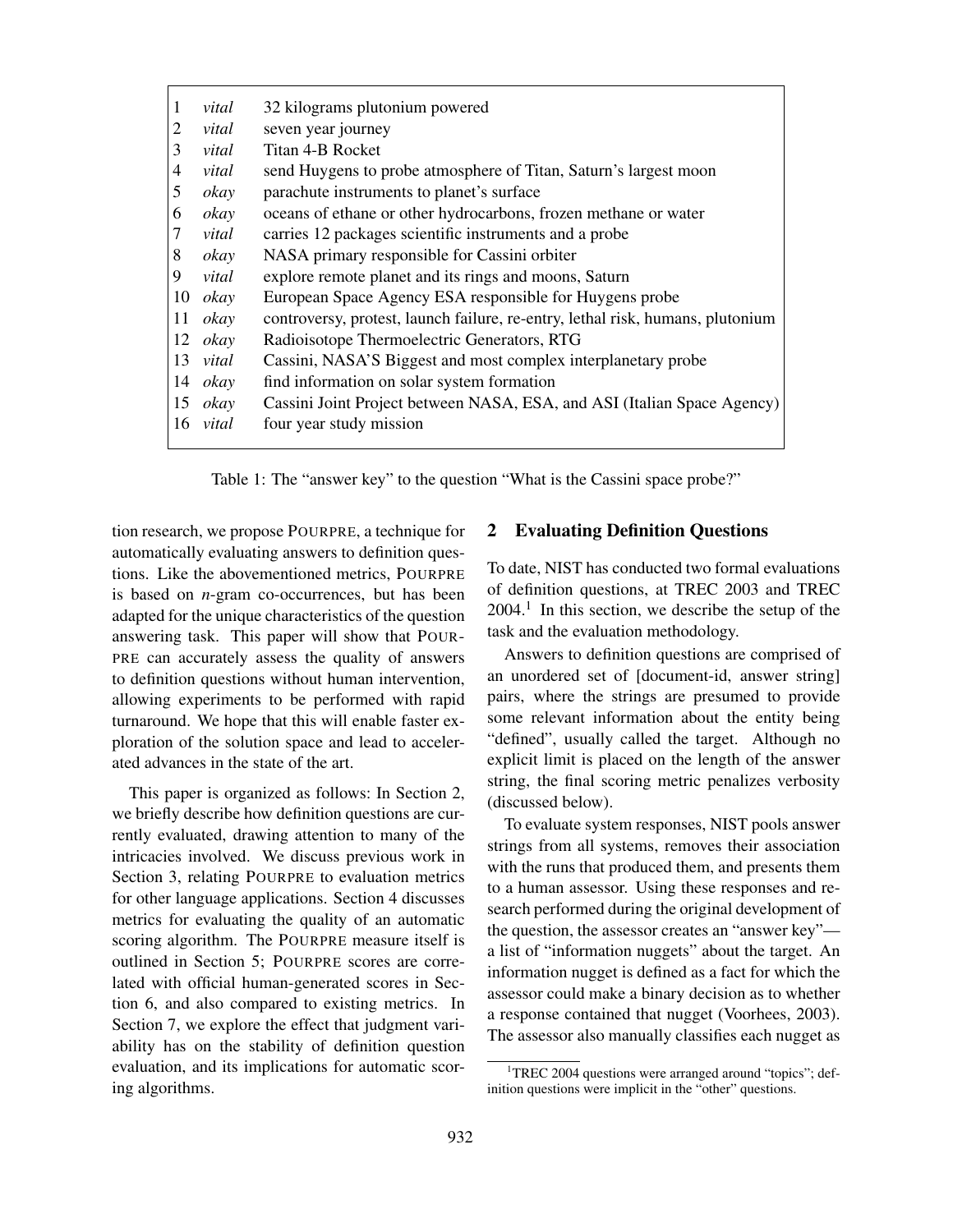[XIE19971012.0112] The Cassini space probe, due to be launched from Cape Canaveral in Florida of the United States tomorrow, has a 32 kilogram plutonium fuel payload to power its seven year journey to Venus and Saturn.

Nuggets assigned: 1, 2

[NYT19990816.0266] Early in the Saturn visit, Cassini is to send a probe named Huygens into the smog-shrouded atmosphere of Titan, the planet's largest moon, and parachute instruments to its hidden surface to see if it holds oceans of ethane or other hydrocarbons over frozen layers of methane or water. Nuggets assigned: 4, 5, 6

Figure 1: Examples of judging actual system responses.

either *vital* or *okay*. Vital nuggets represent concepts that must be present in a "good" definition; on the other hand, okay nuggets contribute worthwhile information about the target but are not essential; cf. (Hildebrandt et al., 2004). As an example, nuggets for the question "What is the Cassini space probe?" are shown in Table 1.

Once this answer key of vital/okay nuggets is created, the assessor then manually scores each run. For each system response, he or she decides whether or not each nugget is present. Assessors do not simply perform string matches in this decision process; rather, this matching occurs at the conceptual level, abstracting away from issues such as vocabulary differences, syntactic divergences, paraphrases, etc. Two examples of this matching process are shown in Figure 1: nuggets 1 and 2 were found in the top passage, while nuggets 4, 5, and 6 were found in the bottom passage. It is exactly this process of conceptually matching nuggets from the answer key with system responses that we attempt to capture with an automatic scoring algorithm.

The final F-score for an answer is calculated in the manner described in Figure 2, and the final score of a run is simply the average across the scores of all questions. The metric is a harmonic mean between nugget precision and nugget recall, where recall is heavily favored (controlled by the  $\beta$  parameter, set to five in 2003 and three in 2004). Nugget recall is calculated solely on vital nuggets, while nugget precision is approximated by a length allowance given based on the number of both vital and okay nuggets returned. Early on in a pilot study, researchers discovered that it was impossible for assessors to consistently enumerate the total set of nuggets contained

### Let

r # of *vital* nuggets returned in a response

- a # of *okay* nuggets returned in a response
- R # of *vital* nuggets in the answer key
- $l$  # of non-whitespace characters in the entire answer string

Then

recall  $(R) = r/R$ allowance  $(\alpha) = 100 \times (r + a)$ precision  $(\mathcal{P})$  =  $\int 1$  if  $l < \alpha$  $1-\frac{l-\alpha}{l}$  $\frac{1}{l}$  otherwise Finally, the  $F(\beta) = \frac{(\beta^2 + 1) \times \mathcal{P} \times \mathcal{R}}{\beta^2 + 1}$  $\overline{\beta^2\times \mathcal{P}+\mathcal{R}}$  $\beta = 5$  in TREC 2003,  $\beta = 3$  in TREC 2004.

Figure 2: Official definition of F-measure.

in a system response, given that they were usually extracted text fragments from documents (Voorhees, 2003). Thus, a penalty for verbosity serves as a surrogate for precision.

#### 3 Previous Work

The idea of employing *n*-gram co-occurrence statistics to score the output of a computer system against one or more desired reference outputs was first successfully implemented in the BLEU metric for machine translation (Papineni et al., 2002). Since then, the basic method for scoring translation quality has been improved upon by others, e.g., (Babych and Hartley, 2004; Lin and Och, 2004). The basic idea has been extended to evaluating document summarization with ROUGE (Lin and Hovy, 2003).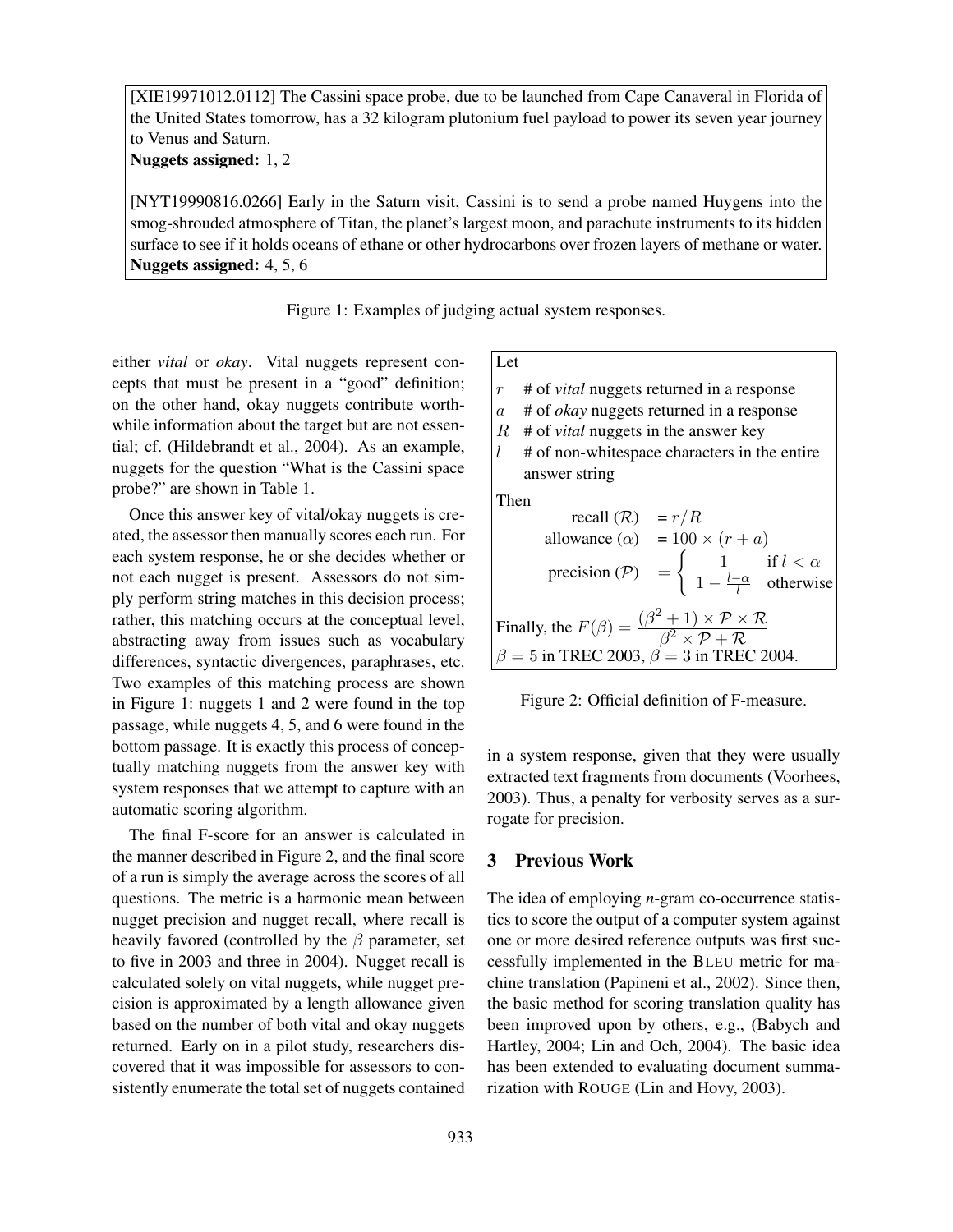Recently, Soricut and Brill (2004) employed *n*gram co-occurrences to evaluate question answering in a FAQ domain; unfortunately, the task differs from definition question answering, making their results not directly applicable. Xu et al. (2004) applied ROUGE to automatically evaluate answers to definition questions, viewing the task as a variation of document summarization. Because TREC answer nuggets were terse phrases, the authors found it necessary to rephrase them—two humans were asked to manually create "reference answers" based on the assessors' nuggets and IR results, which was a laborintensive process. Furthermore, Xu et al. did not perform a large-scale assessment of the reliability of ROUGE for evaluating definition answers.

### 4 Criteria for Success

Before proceeding to our description of POURPRE, it is important to first define the basis for assessing the quality of an automatic evaluation algorithm. Correlation between official scores and automaticallygenerated scores, as measured by the coefficient of determination  $\mathbb{R}^2$ , seems like an obvious metric for quantifying the performance of a scoring algorithm. Indeed, this measure has been employed in the evaluation of BLEU, ROUGE, and other related metrics.

However, we believe that there are better measures of performance. In comparative evaluations, we ultimately want to determine if one technique is "better" than another. Thus, the system rankings produced by a particular scoring method are often more important than the actual scores themselves. Following the information retrieval literature, we employ Kendall's  $\tau$  to capture this insight. Kendall's  $\tau$  computes the "distance" between two rankings as the minimum number of pairwise adjacent swaps necessary to convert one ranking into the other. This value is normalized by the number of items being ranked such that two identical rankings produce a correlation of 1.0; the correlation between a ranking and its perfect inverse is  $-1.0$ ; and the expected correlation of two rankings chosen at random is 0.0. Typically, a value of greater than 0.8 is considered "good", although 0.9 represents a threshold researchers generally aim for. In this study, we primarily focus on Kendall's  $\tau$ , but also report  $\mathbb{R}^2$  values where appropriate.

#### 5 POURPRE

Previously, it has been assumed that matching nuggets from the assessors' answer key with systems' responses must be performed manually because it involves semantics (Voorhees, 2003). We would like to challenge this assumption and hypothesize that term co-occurrence statistics can serve as a surrogate for this semantic matching process. Experience with the ROUGE metric has demonstrated the effectiveness of matching unigrams, an idea we employ in our POURPRE metric. We hypothesize that matching bigrams, trigrams, or any other longer *n*-grams will not be beneficial, because they primarily account for the fluency of a response, more relevant in a machine translation task. Since answers to definition questions are usually document extracts, fluency is less important a concern.

The idea behind POURPRE is relatively straightforward: match nuggets by summing the unigram co-occurrences between terms from each nugget and terms from the system response. We decided to start with the simplest possible approach: count the word overlap and divide by the total number of terms in the answer nugget. The only additional wrinkle is to ensure that all words appear within the same answer string. Since nuggets represent coherent concepts, they are unlikely to be spread across different answer strings (which are usually different extracts of source documents). As a simple example, let's say we're trying to determine if the nugget "A B C D" is contained in the following system response:

1. A 2. B C D 3. D 4. A D

The match score assigned to this nugget would be 3/4, from answer string 2; no other answer string would get credit for this nugget. This provision reduces the impact of coincidental term matches.

Once we determine the match score for every nugget, the final F-score is calculated in the usual way, except that the automatically-derived match scores are substituted where appropriate. For example, nugget recall now becomes the sum of the match scores for all vital nuggets divided by the total number of vital nuggets. In the official F-score calcula-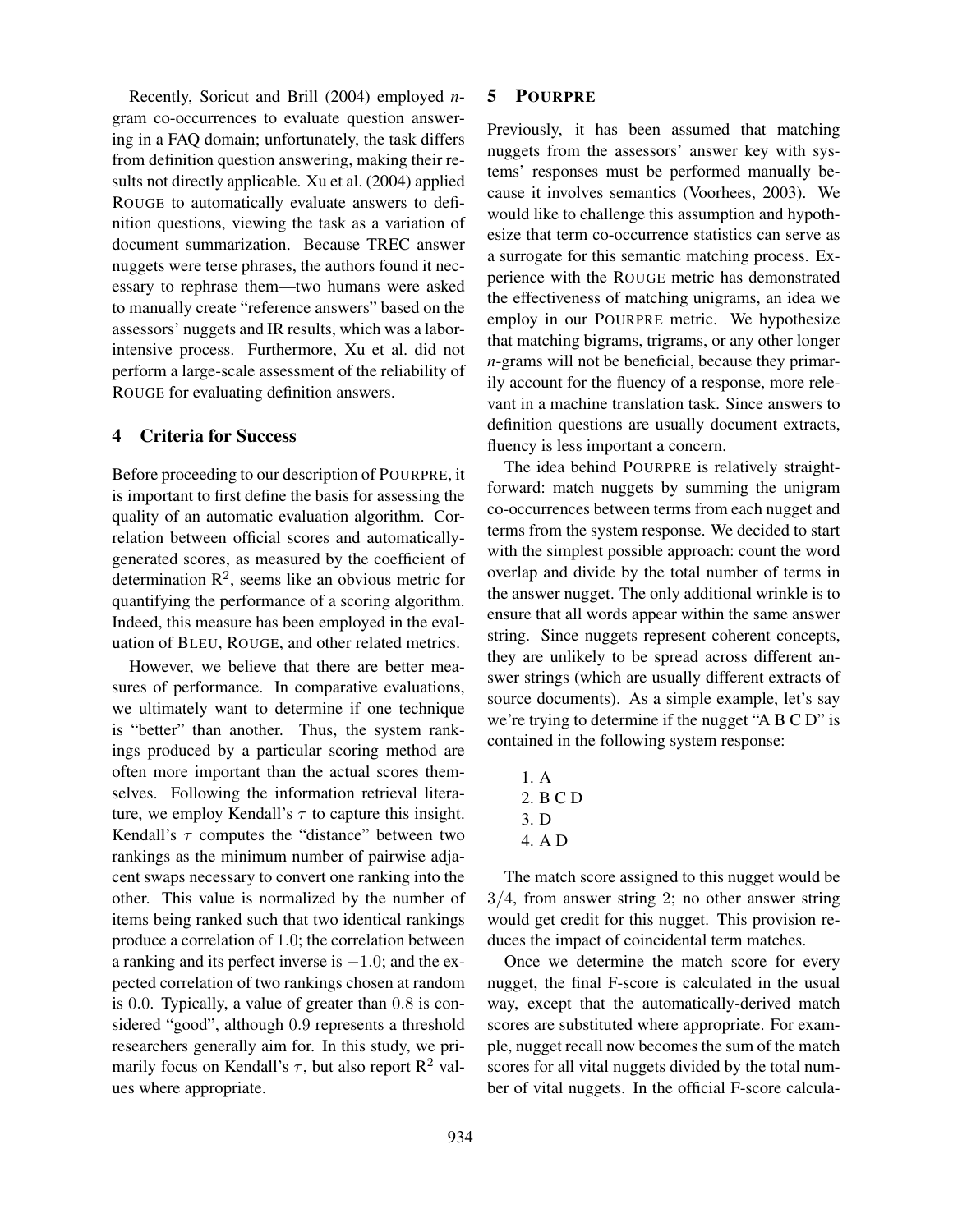|                                   | <b>POURPRE</b> |       |       |                                                                        | <b>ROUGE</b> |         |
|-----------------------------------|----------------|-------|-------|------------------------------------------------------------------------|--------------|---------|
| Run                               | micro, ent     |       |       | macro, cnt $\vert$ micro, <i>idf</i> $\vert$ macro, <i>idf</i> $\vert$ | $+$ stop     | $-stop$ |
| TREC 2004 ( $\beta = 3$ )   0.785 |                | 0.833 | 0.806 | 0.812                                                                  | 0.780        | 0.786   |
| TREC 2003 ( $\beta = 3$ )   0.846 |                | 0.886 | 0.848 | 0.876                                                                  | 0.780        | 0.816   |
| TREC 2003 ( $\beta = 5$ )         | 0.890          | 0.878 | 0.859 | 0.875                                                                  | 0.807        | 0.843   |

Table 2: Correlation (Kendall's  $\tau$ ) between rankings generated by POURPRE/ROUGE and official scores.

|                                   | <b>POURPRE</b> |                           |       |                   | <b>ROUGE</b> |         |
|-----------------------------------|----------------|---------------------------|-------|-------------------|--------------|---------|
| Run                               | micro, ent     | macro, cnt   micro, $idf$ |       | macro, <i>idf</i> | $+$ stop     | $-stop$ |
| TREC 2004 ( $\beta = 3$ )   0.837 |                | 0.929                     | 0.904 | 0.914             | 0.854        | 0.871   |
| TREC 2003 ( $\beta = 3$ )   0.919 |                | 0.963                     | 0.941 | 0.957             | 0.876        | 0.887   |
| TREC 2003 ( $\beta = 5$ )         | 0.954          | 0.965                     | 0.957 | 0.964             | 0.919        | 0.929   |

Table 3: Correlation  $(R^2)$  between values generated by POURPRE/ROUGE and official scores.

tion, the length allowance—for the purposes of computing nugget precision—was 100 non-whitespace characters for every okay and vital nugget returned. Since nugget match scores are now fractional, this required some adjustment. We settled on an allowance of 100 non-whitespace characters for every nugget match that had non-zero score.

A major drawback of this basic unigram overlap approach is that all terms are considered equally important—surely, matching "year" in a system's response should count for less than matching "Huygens", in the example about the Cassini space probe. We decided to capture this intuition using inverse document frequency, a commonly-used measure in information retrieval;  $idf(t_i)$  is defined as  $log(N/c<sub>i</sub>)$ , where N is the number of documents in the collection, and  $c_i$  is the number of documents that contain the term  $t_i$ . With scoring based on  $\mathcal{U}$ , term counts are simply replaced with *idf* sums in computing the match score, i.e., the match score of a particular nugget is the sum of the *idf*s of matching terms in the system response divided by the sum of all term *idf*s from the answer nugget. Finally, we examined the effects of stemming, i.e., matching stemmed terms derived from the Porter stemmer.

In the next section, results of experiments with submissions to TREC 2003 and TREC 2004 are reported. We attempted two different methods for aggregating results: microaveraging and macroaveraging. For microaveraging, scores were calculated by computing the nugget match scores over all nuggets for all questions. For macroaveraging, scores for each question were first computed, and then averaged across all questions in the testset. With microaveraging, each nugget is given equal weight, while with macroaveraging, each question is given equal weight.

As a baseline, we revisited experiments by Xu et al. (2004) in using ROUGE to evaluate definition questions. What if we simply concatenated all the answer nuggets together and used the result as the "reference summary" (instead of using humans to create custom reference answers)?

### 6 Evaluation of POURPRE

We evaluated all definition question runs submitted to the TREC  $2003^2$  and TREC 2004 question answering tracks with different variants of our POUR-PRE metric, and then compared the results with the official F-scores generated by human assessors. The Kendall's  $\tau$  correlations between rankings produced by POURPRE and the official rankings are shown in Table 2. The coefficients of determination  $(R^2)$  between the two sets of scores are shown in Table 3. We report four separate variants along two different parameters: scoring by term counts only vs. scoring by term *idf*, and microaveraging vs. macroaveraging. Interestingly, scoring based on macroaveraged term

<sup>&</sup>lt;sup>2</sup>In TREC 2003, the value of  $\beta$  was arbitrarily set to five, which was later determined to favor recall too heavily. As a result, it was readjusted to three in TREC 2004. In our experiments with TREC 2003, we report figures for both values.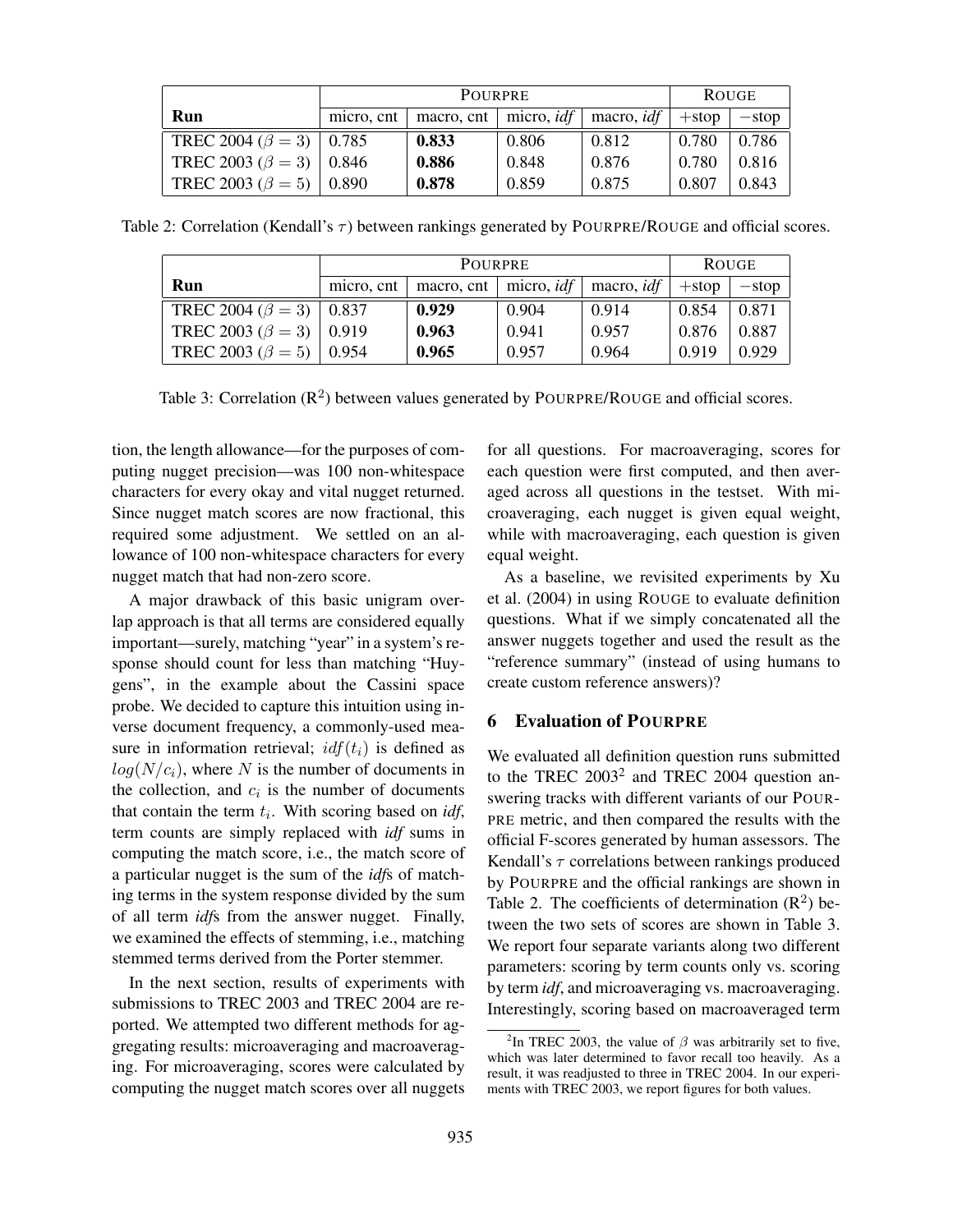

Figure 3: Scatter graph of official scores plotted against the POURPRE scores (macro, count) for TREC 2003 ( $\beta = 5$ ).

counts outperformed any of the *idf* variants.

A scatter graph plotting official F-scores against POURPRE scores (macro, count) for TREC 2003  $(\beta = 5)$  is shown in Figure 3. Corresponding graphs for other variants appear similar, and are not shown here. The effect of stemming on the Kendall's  $\tau$  correlation between POURPRE (macro, count) and official scores in shown in Table 4. Results from the same stemming experiment on the other POURPRE variants are similarly inconclusive.

For TREC 2003 ( $\beta = 5$ ), we performed an analysis of rank swaps between official and POURPRE scores. A rank swap is said to have occurred if the relative ranking of two runs is different under different conditions—they are significant because rank swaps might prevent researchers from confidently drawing conclusions about the relative effectiveness of different techniques. We observed 81 rank swaps (out of a total of 1431 pairwise comparisons for 54 runs). A histogram of these rank swaps, binned by the difference in official score, is shown in Figure 4. As can be seen, 48 rank swaps (59.3%) occurred when the difference in official score is less than 0.02; there were no rank swaps observed for runs in which the official scores differed by more than 0.061. Since measurement error is an inescapable fact of evaluation, we need not be concerned with rank swaps that can be attributed to this factor. For TREC 2003, Voorhees (2003) calculated this value to be approximately 0.1; that is, in order to conclude with 95% confidence that one run is better than an-

| Run                               | unstemmed $\vert$ stemmed |       |
|-----------------------------------|---------------------------|-------|
| TREC 2004 ( $\beta = 3$ )   0.833 |                           | 0.825 |
| TREC 2003 ( $\beta = 3$ )         | $\pm 0.886$               | 0.897 |
| TREC 2003 ( $\beta = 5$ )         | 0.878                     | 0.895 |

Table 4: The effect of stemming on Kendall's  $\tau$ ; all runs with (macro, count) variant of POURPRE.



Figure 4: Histogram of rank swaps for TREC 2003  $(\beta = 5)$ , binned by difference in official score.

other, an absolute F-score difference greater than 0.1 must be observed. As can be seen, all the rank swaps observed can be attributed to error inherent in the evaluation process.

From these results, we can see that evaluation of definition questions is relatively coarse-grained. However, TREC 2003 was the first formal evaluation of definition questions; as methodologies are refined, the margin of error should go down. Although a similar error analysis for TREC 2004 has not been performed, we expect a similar result.

Given the simplicity of our POURPRE metric, the correlation between our automatically-derived scores and the official scores is remarkable. Starting from a set of questions and a list of relevant nuggets, POURPRE can accurately assess the performance of a definition question answering system without any human intervention.

#### 6.1 Comparison Against ROUGE

We choose ROUGE over BLEU as a baseline for comparison because, conceptually, the task of answering definition questions is closer to summarization than it is to machine translation, in that both are recall-oriented. Since the majority of question an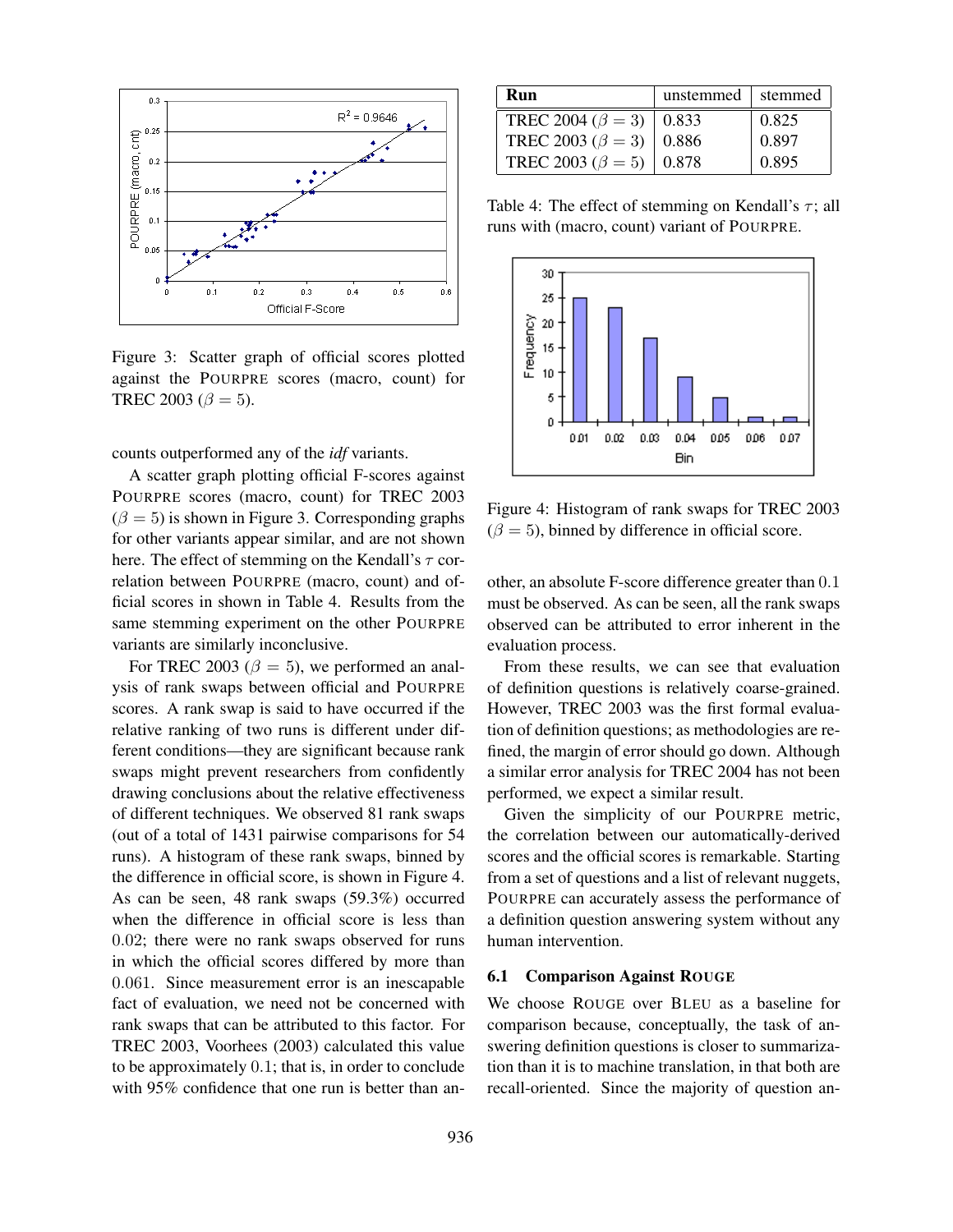swering systems employ extractive techniques, fluency (i.e., precision) is not usually an issue.

How does POURPRE stack up against using ROUGE<sup>3</sup> to directly evaluate definition questions? The Kendall's  $\tau$  correlations between rankings produced by ROUGE (with and without stopword removal) and the official rankings are shown in Table 2;  $R^2$  values are shown in Table 3. In all cases, ROUGE does not perform as well.

We believe that POURPRE better correlates with official scores because it takes into account special characteristics of the task: the distinction between vital and okay nuggets, the length penalty, etc. Other than a higher correlation, POURPRE offers an advantage over ROUGE in that it provides a better diagnostic than a coarse-grained score, i.e., it can reveal *why* an answer received a particular score. This allows researchers to conduct failure analyses to identify opportunities for improvement.

### 7 The Effect of Variability in Judgments

As with many other information retrieval tasks, legitimate differences in opinion about relevance are an inescapable fact of evaluating definition questions—systems are designed to satisfy realworld information needs, and users inevitably disagree on which nuggets are important or relevant. These disagreements manifest as scoring variations in an evaluation setting. The important issue, however, is the degree to which variations in judgments affect conclusions that can be drawn in a comparative evaluation, i.e., can we still confidently conclude that one system is "better" than another? For the *ad hoc* document retrieval task, research has shown that system rankings are stable with respect to disagreements about document relevance (Voorhees, 2000). In this section, we explore the effect of judgment variability on the stability and reliability of TREC definition question answering evaluations.

The vital/okay distinction on nuggets is one major source of differences in opinion, as has been pointed out previously (Hildebrandt et al., 2004). In the Cassini space probe example, we disagree with the assessors' assignment in many cases. More importantly, however, there does not appear to be any op-



Figure 5: Distribution of rank placement using random judgments (for top two runs from TREC 2004).

erationalizable rules for classifying nuggets as either vital or okay. Without any guiding principles, how can we expect our systems to automatically recognize this distinction?

How do differences in opinion about vital/okay nuggets impact the stability of system rankings? To answer this question, we measured the Kendall's  $\tau$ correlation between the official rankings and rankings produced by different variations of the answer key. Three separate variants were considered:

- all nuggets considered vital
- vital/okay flipped (all vital nuggets become okay, and all okay nuggets become vital)
- randomly assigned vital/okay labels

Results are shown in Table 5. Note that this experiment was conducted with the manually-evaluated system responses, not our POURPRE metric. For the last condition, we conducted one thousand random trials, taking into consideration the original distribution of the vital and okay nuggets for each question using a simplified version of the Metropolis-Hastings algorithm (Chib and Greenberg, 1995); the standard deviations are reported.

These results suggest that system rankings are sensitive to assessors' opinion about what constitutes a vital or okay nugget. In general, the Kendall's  $\tau$  values observed here are lower than values computed from corresponding experiments in *ad hoc* document retrieval (Voorhees, 2000). To illustrate, the distribution of ranks for the top two runs from

<sup>&</sup>lt;sup>3</sup>We used ROUGE-1.4.2 with *n* set to 1, i.e. unigram matching, and maximum matching score rating.